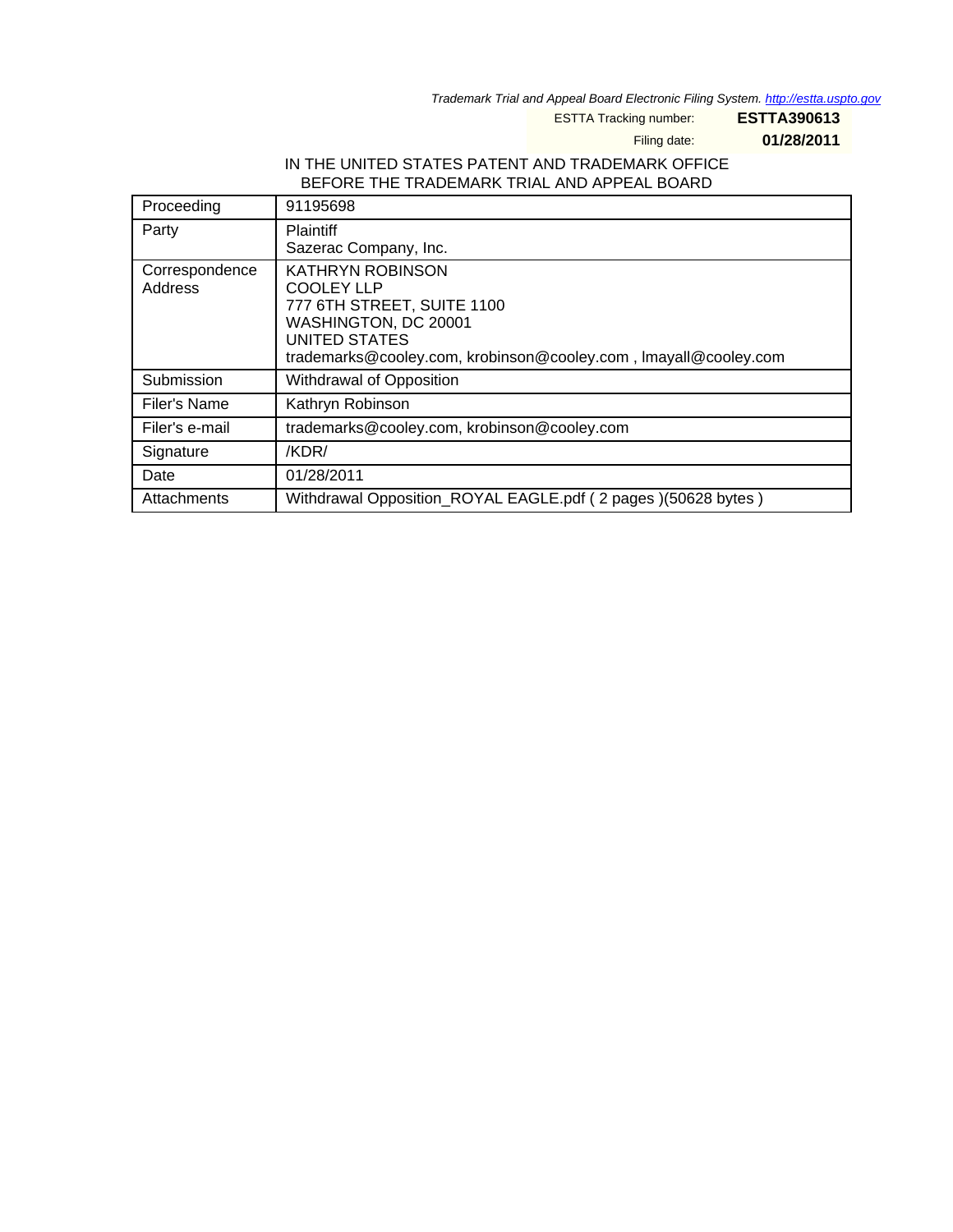## **IN THE UNITED** STATES PATENT **AND TRADEMARK OFFICE BEFORE THE TRADEMARK TRIAL AND APPEAL BOARD**

In the matter of Application Serial No. *77/439,408*  For the Trademark ROYAL EAGLE Published in the Official Gazette on March 23,2010

| SAZERAC COMPANY, INC. |  |
|-----------------------|--|
| Opposer,              |  |
| v.                    |  |
| DIAMOND HONG, INC.    |  |
| Applicant.            |  |

Opposition No. 91195698

#### **WITHDRA W AL OF OPPOSITION WITH PREJUDICE**

Pursuant to 37 C.F.R. §2.106(c) and the Board's Order issued January 27, 2011 in this proceeding, Sazerac Company, Inc., Opposer in the above proceeding, hereby withdraws its Opposition with prejudice. Applicant Diamond Hong, Inc. and Opposer Sazerac have reached a settlement as described in Applicant's Motion to Amend Application.

#### COOLEY LLP

Date: January 28, 2011

 $Bv:$  Kattug  $\mathcal{R}_{\theta}\mu-$ 

Kathryn Robinson, Esq. Lori F. Mayall, Esq. Todd S. Bontemps, Esq. Attorneys for Opposer Cooley LLP 777 6th Street, NW Suite 1100 Washington, DC 20001 (650) 843-5000